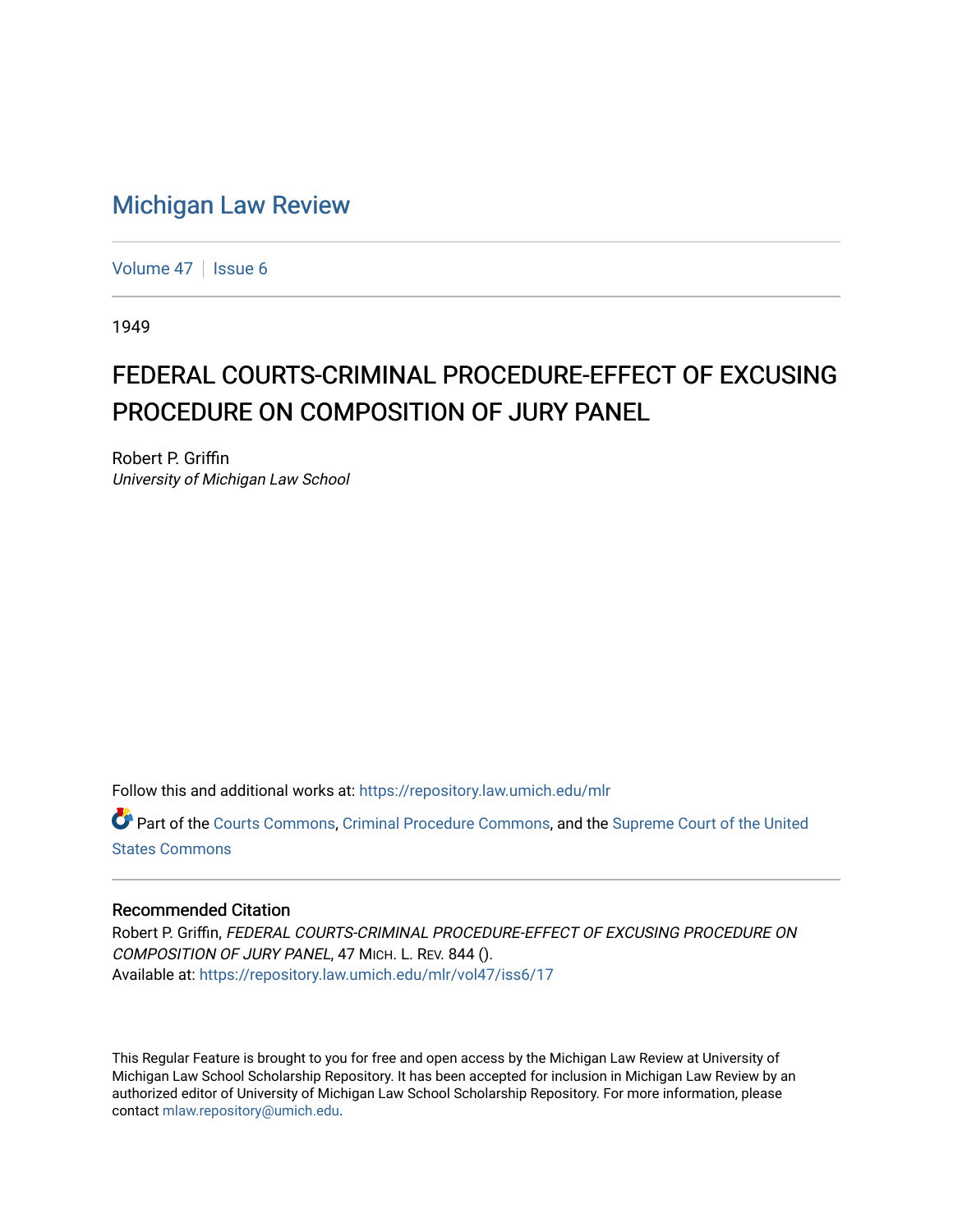FEDERAL COURTS-CRIMINAL PROCEDURE-EFFECT OF EXCUSING PROCEDURE ON CoMPOSITION OF JURY PANEL-Petitioner was found guilty of violating the Harrison Narcotics Act<sup>1</sup> in the Federal District Court for the District of Columbia by a jury composed wholly of federal employees.<sup>2</sup> During the course of *voir dire* examination, petitioner moved to strike the entire panel, asserting that it did not represent a proper cross-section of the community. This motion was denied. Petitioner exhausted his ten peremptory challenges, and, upon finding that only government employees remained on the jury, then challenged the jury as impaneled for cause. The challenge was overruled. Conviction was affirmed by the circuit court of appeals.3 On certiorari to the United States Supreme Court, *held,*  affirmed. In absence of affirmative evidence showing systematic exclusion of a particular class or occupational group, the fact that a panel may not represent a cross-section of the community is insufficient to sustain a motion to strike the entire panel. Nor does final composition of the jury entirely of government employees afford a basis for challenge for cause. *Frazier v. United States*, *(U.S.,* 1948) 69 S.Ct. 201.

The common law rule that a servant of one of the parties to litigation is incom-

<sup>153</sup> Stat. L. 271 (1939), 26 U.S.C. (1946) § 2553.

<sup>2</sup>Moreover, one of the jurors and the wife of a second were employed in the Treasury Department, which branch is charged with administration and enforcement of federal narcotics laws. 46 Stat. L. 585 (1930), 5 U.S.C. (1946) § 282.

<sup>3</sup> Frazier v. United States, (App. D.C., 1947) 163 F. (2d) 817.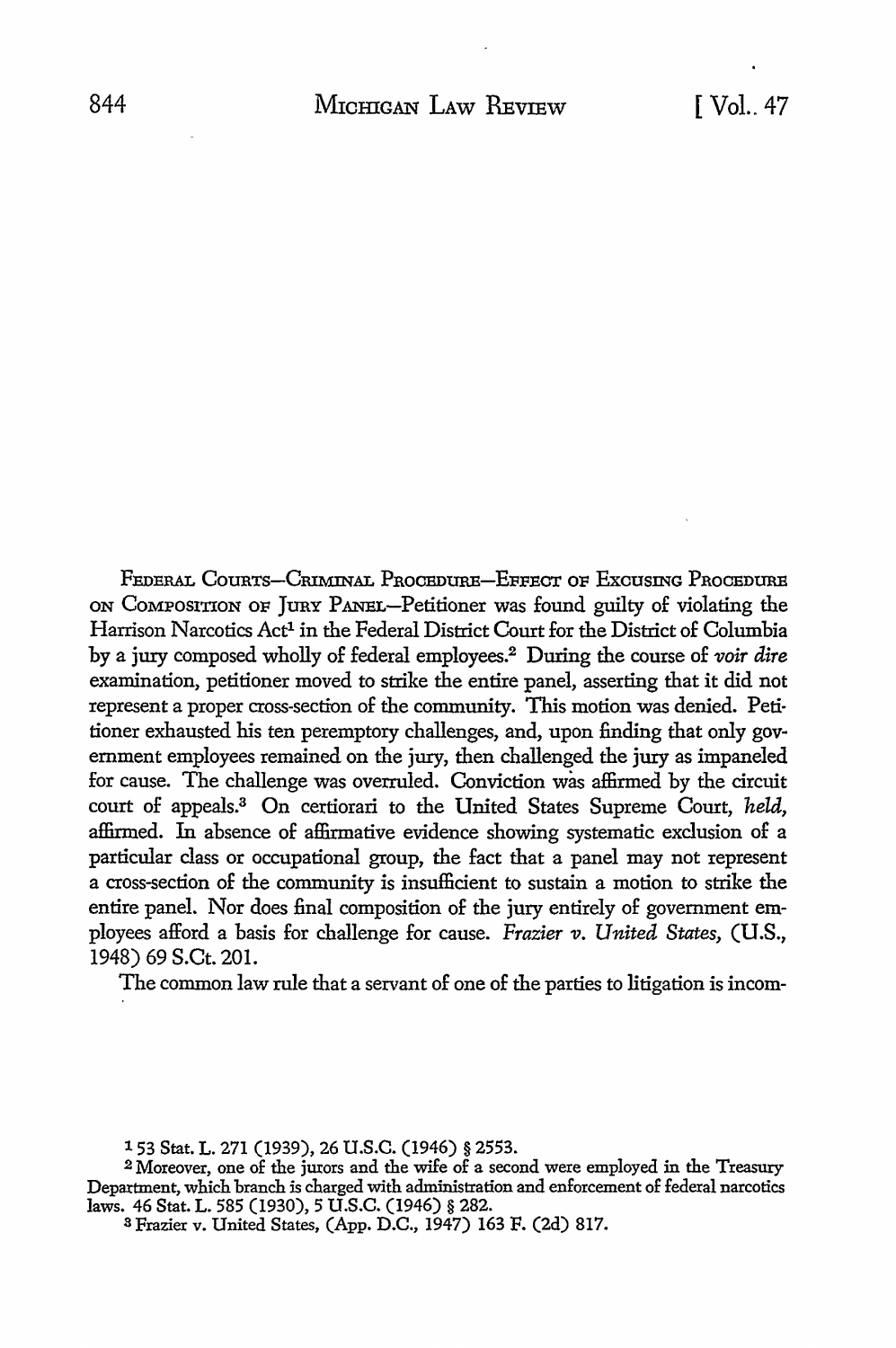1949 I RECENT DECISIONS 845

petent for jury service is generally considered to be the law today.<sup>4</sup> It is not clear whether crown servants were qualified as jurors in criminal cases at common law.<sup>5</sup> However, the Supreme Court, in 1909, seized upon a somewhat ambiguous statement by Blackstone<sup>6</sup> to dictate a broad rule that government employees were incompetent to serve as jurors in cases in which the United States was a party.<sup>7</sup> Practical difficulties arose from this decision because of the large number of federal workers in such places as the District of Columbia<sup>8</sup> and the Canal Zone.<sup>9</sup> Legislative repeal of the rule resulted.10 Sustaining the constitutionality of the statute which qualified federal employees for jury duty, the Supreme Court in *United States v. Wood*<sup>11</sup> pointed out that the Sixth Amendment, guaranteeing trial by an "impartial jury," prescribes no specific tests for determining impartiality.12 It is clear that a litigant is not entitled to have any particular class of persons represented on a jury.<sup>13</sup> On the other hand, the categorical exclusion of Negroes,<sup>14</sup> women<sup>15</sup> or members of a political party<sup>16</sup> has been held not to satisfy the requirement of impartiality. More recently, the practice of systematically excluding an occupational group, such as daily wage earners, was stricken down in *Thiel v.*  Southern Pacific Co.<sup>17</sup> There the Court concluded that a reluctance to imopse financial hardship on lower income groups because of inadequate compensation for jury duty was outweighed by the policy which favors having all classes of persons available for jury service.18 In the principal case, petitioner asserts that

<sup>4</sup> 35 C.J., Juries § 338 (1924).<br><sup>5</sup> Cf. 5 Bacon Abridgment, Bouvier ed., 355 (1844); Duncombe, Trial Per Pais. 8th ed., 189 (1766); 2 HAWKINS, PLEAS OF THE CRoWN, 6th ed., c.43, 579 (1788); also 50 HARV. L. REV. 692 (1937).

<sup>6</sup>3 BLACKST. **CoMM.,** Wendell ed., 363 (1854).

<sup>7</sup>Crawford v. United States, 212 U.S. 183, 29 S.Ct. 260 (1909).

8 See 79 Cong. REC. 13,401 (1935).

9 See Schackow v. Government of the Canal Zone, (C.C.A. 5th, 1939) 108 F. (2d) 625. 10 49 Stat. L. 682 (1935), 11 D.C. Code (1940) § 1420.

11299 U.S. 123, 57 S.Ct. 177 (1936). Though the statute applied only in the District of Columbia, the effect of the Wood decision was to make federal employees competent throughout the United States.

12 For discussion of objectives and methods of jury selection in federal courts, see: Blume, "Jury Selection Analyzed: Proposed Revision of Federal System," 42 M1cn. L. Ruv. 831 (1944); Knox, "Selecting Jurors for Service in the District Courts of the United States," 21 DICTA 283 (1944); Ons, SELECTING FEDERAL CounT Junons (1942).

<sup>13</sup> 35 C.J. 143 (1924). Thus, it is not ground for complaint that a particular jury does not contain Negroes, Jackson v. State, 180 Md. 658, 26 A. (2d) 815 (1942); Masons, People v. Jennett, 3 Wend. (N.Y.) 314 (1829), or Socialists, Ruthenberg v. United States, 245 U.S. 480, 38 S.Ct. 168 (1918).

<sup>14</sup>Smith v. Texas, 311 U.S. 128, 61 S.Ct. 164 (1940).

IG Ballard v. United States, 329 U.S. 187, 67 S.Ct. 261 (1946).

10 United States v. Murphy, (D.C. N.Y. 1915) 224 F. 554.

17 328 U.S. 217, 66 S.Ct. 984 (1946); see Goodman, "Federal Jury System as Affected by Thiel v. So. Pacific Co.," 21 CALIF. S.B.J. 352 (1946).

18 In light of the Thiel decision, it is interesting to note the recent revision of the Judicial Code, 28 U.S.C. (Supp. 1948), which became effective September 1, 1948. Section 1863 (b) authorizes a district judge to exclude "any class or group of persons •.. by an order ... based on a finding that such jury service would entail undue hardship....